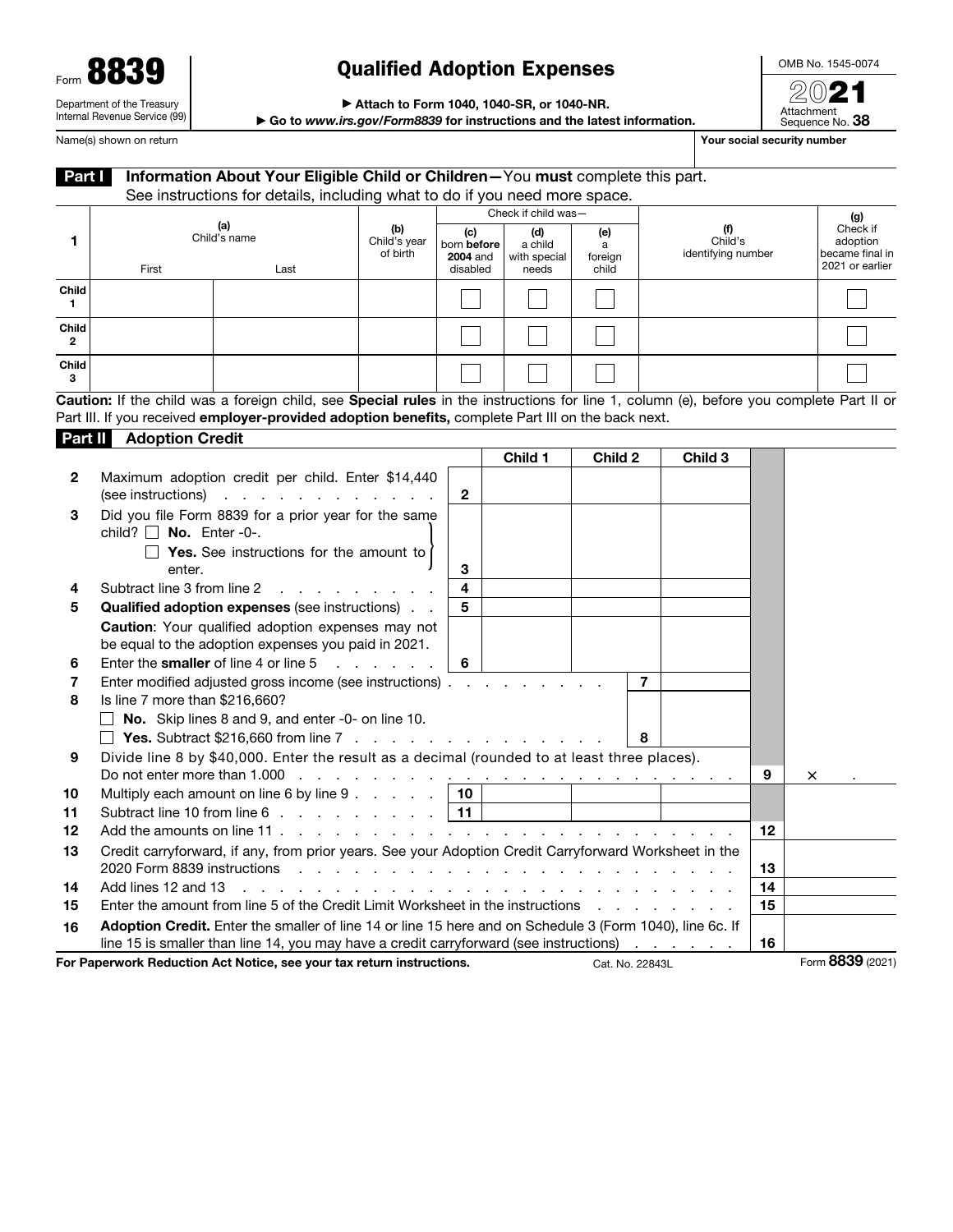|                |                                                                                                                                                                                                                                                                                                                          |          | Child 1 | Child 2 |    | Child 3  |    |  |
|----------------|--------------------------------------------------------------------------------------------------------------------------------------------------------------------------------------------------------------------------------------------------------------------------------------------------------------------------|----------|---------|---------|----|----------|----|--|
| 17             | Maximum exclusion per child. Enter \$14,440 (see<br>$instructions)$ .                                                                                                                                                                                                                                                    | 17       |         |         |    |          |    |  |
| 18             | Did you receive employer-provided adoption benefits<br>for a prior year for the same child?<br>No. Enter-0-.                                                                                                                                                                                                             |          |         |         |    |          |    |  |
| 19             | $\Box$ Yes. See instructions for the amount to enter.<br>Subtract line 18 from line 17                                                                                                                                                                                                                                   | 18<br>19 |         |         |    |          |    |  |
| 20<br>21       | Employer-provided adoption benefits you received in<br>2021. This amount should be shown in box 12 of your<br>2021 Form(s) W-2 with code $T :  :  : $<br>Add the amounts on line 20<br>$\sim$                                                                                                                            | 20       |         |         |    |          | 21 |  |
| 22             | Enter the smaller of line 19 or line 20. But if the child<br>was a child with special needs and the adoption<br>became final in 2021, enter the amount from line 19.                                                                                                                                                     | 22       |         |         |    |          |    |  |
| 23             | Enter modified adjusted gross income (from the worksheet in<br>the instructions). $\cdots$ $\cdots$ $\cdots$ $\cdots$ $\cdots$                                                                                                                                                                                           |          | 23      |         |    |          |    |  |
| 24             | Is line 23 more than \$216,660?<br>No. Skip lines 24 and 25, and enter -0- on line 26.<br><b>Yes.</b> Subtract \$216,660 from line 23 $\ldots$                                                                                                                                                                           |          | 24      |         |    |          |    |  |
| 25             | Divide line 24 by \$40,000. Enter the result as a decimal (rounded to at least three<br>places). Do not enter more than 1.000                                                                                                                                                                                            |          |         |         | 25 | $\times$ |    |  |
| 26             | Multiply each amount on line 22 by line 25 $\ldots$ $\ldots$   26                                                                                                                                                                                                                                                        |          |         |         |    |          |    |  |
| 27<br>28<br>29 | <b>Excluded benefits.</b> Subtract line 26 from line 22 $\ldots$   27<br>Add the amounts on line $27 \cdot \cdot \cdot \cdot \cdot \cdot \cdot \cdot \cdot \cdot \cdot \cdot \cdot$<br>Taxable benefits. Is line 28 more than line 21?                                                                                   |          |         |         |    |          | 28 |  |
|                | $\Box$ No. Subtract line 28 from line 21. Also, include this amount, if more than zero, on<br>line 1 of Form 1040 or 1040-SR or line 1a of Form 1040-NR. On the dotted<br>line next to line 1 of Form 1040 or 1040-SR or line 1a of Form 1040-NR,<br>enter "AB."                                                         |          |         |         |    |          |    |  |
|                | Yes. Subtract line 21 from line 28. Enter the result as a negative number. Reduce<br>the total you would enter on line 1 of Form 1040 or 1040-SR or line 1a of<br>Form 1040-NR by the amount on Form 8839, line 29. Enter the result on line<br>1 of Form 1040 or 1040-SR or line 1a of Form 1040-NR. Enter "SNE" on the |          |         |         |    |          | 29 |  |

- TIP
- You paid adoption expenses in 2020, those expenses were not fully reimbursed by your employer or otherwise, and the adoption was not final by the end of 2020.
	- The total adoption expenses you paid in 2021 were not fully reimbursed by your employer or otherwise, and the adoption became final in 2021 or earlier.
	- You adopted a child with special needs and the adoption became final in 2021.

Form 8839 (2021)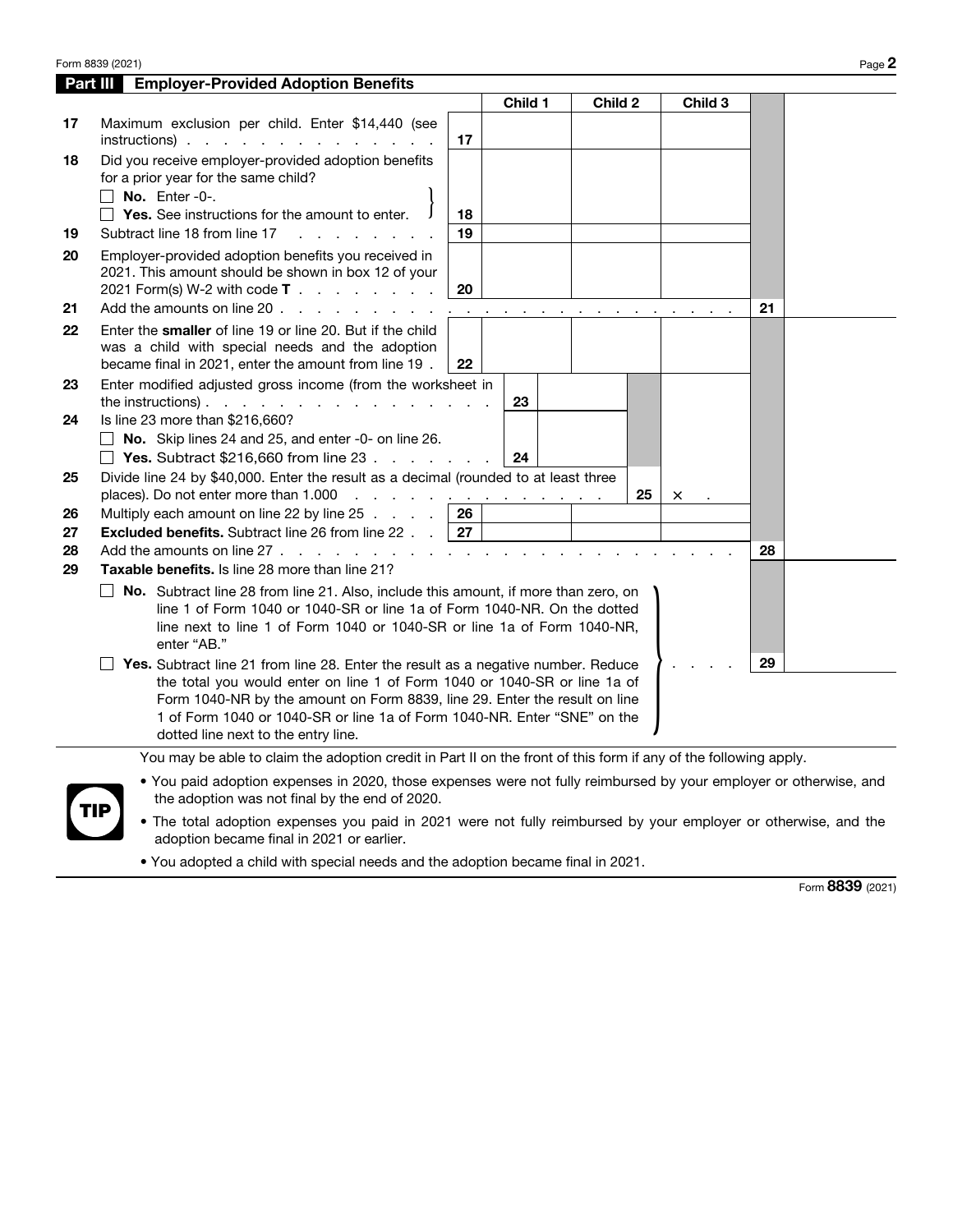# 2021 **Instructions for Form 8839**

#### Qualified Adoption Expenses

Section references are to the Internal Revenue Code unless otherwise noted.

# **What's New**

**2021 maximum credit.** The maximum credit and the exclusion for employer-provided benefits are both \$14,440 per eligible child in 2021. This amount begins to phase out if you have modified adjusted gross income in excess of \$216,660 and is completely phased out for modified adjusted gross income of \$256,660 or more.

# **Future Developments**

For the latest information about developments related to Form 8839 and its instructions, such as legislation enacted after they are published, go to *[IRS.gov/Form8839](https://www.irs.gov/form8839)*.

# **General Instructions**

### **Purpose of Form**

Use Form 8839 to figure your adoption credit and any employer-provided adoption benefits you can exclude from your income. You can claim both the exclusion and the credit for expenses of adopting an eligible child. For example, depending on the cost of the adoption, you may be able to exclude up to \$14,440 from your income and also be able to claim a credit of up to \$14,440. But, you can't claim both a credit and exclusion for the same expenses. See *Qualified Adoption Expenses* and *Employer-Provided Adoption Benefits*, later.

**Adoption credit.** Use Form 8839, Part II, to figure the adoption credit you can take on Schedule 3 (Form 1040), line 6c. You may be able to take this credit in 2021 if any of the following statements are true.

1. You paid qualified adoption expenses in connection with the adoption of an eligible U.S. child (including any expenses paid in connection with adopting an eligible U.S. child with special needs) in:

- a. 2020 and the adoption wasn't final at the end of 2020, or
- b. 2021 and the adoption became final in or before 2021.

2. You adopted an eligible U.S. child with special needs and the adoption became final in 2021. (In this case, you may be able to take the credit even if you didn't pay any qualified adoption expenses.)

3. You paid qualified adoption expenses in connection with the adoption of an eligible foreign child in:

a. 2021 or prior years and the adoption became final in 2021, or

b. 2021 and the adoption became final before 2021. See *Column (e)*, later.

4. You have a carryforward of an adoption credit from 2020.

**Income exclusion for employer-provided adoption benefits.** Use Form 8839, Part III, to figure the employer-provided adoption benefits you can exclude from your income on Form 1040 or 1040-SR, line 1, or Form 1040-NR, line 1a. You may be able to exclude these benefits from income if your employer had a written qualified adoption assistance program (see *Employer-Provided Adoption Benefits*, later) and any of the following statements are true.

Department of the Treasury **Internal Revenue Service**

1. You received employer-provided adoption benefits in 2021. However, special rules apply for benefits received in connection with the adoption of an eligible foreign child. See *Column (e)*, later.

2. You adopted an eligible U.S. child with special needs and the adoption became final in 2021.

3. You received employer-provided adoption benefits in connection with the adoption of an eligible foreign child in:

a. 2021 or prior years and the adoption became final in 2021, or

b. 2021 and the adoption became final before 2021. See *Column (e)*, later.

For purposes of calculating the adoption credit in Part II, qualified adoption expenses don't include expenses reimbursed by an employer under a written qualified adoption assistance program (see *Employer-Provided Adoption Benefits*). For this reason, you must complete Form 8839, Part III, before you can figure the credit, if any, in Part II. But see *Child with special needs*.



*You can't exclude employer-provided adoption benefits if your employer is an S corporation in which you own more than 2% of the stock or stock with more than 2% of the voting power.* **CAUTION**

**Income limit.** The income limit on the adoption credit or exclusion is based on modified adjusted gross income (MAGI). For 2021, use the following table to see if the income limit will affect your credit or exclusion.

| IF your MAGI is                 | THEN the income limit                    |
|---------------------------------|------------------------------------------|
| \$216,660 or less               | won't affect your credit or exclusion.   |
| between \$216,661 and \$256,659 | will reduce your credit or exclusion.    |
| \$256,660 or more               | will eliminate your credit or exclusion. |

# **Definitions**

#### **Eligible Child**

An eligible child is:

• Any child under age 18. If the child turned 18 during the year, the child is an eligible child for the part of the year he or she was under age 18.

• Any disabled individual physically or mentally unable to take care of himself or herself.



*If you and another person (other than your spouse if filing jointly) adopted or tried to adopt an eligible U.S.*  **caution** *child, see Line 2 (or Line 17, if applicable), before completing Part II (or Part III).*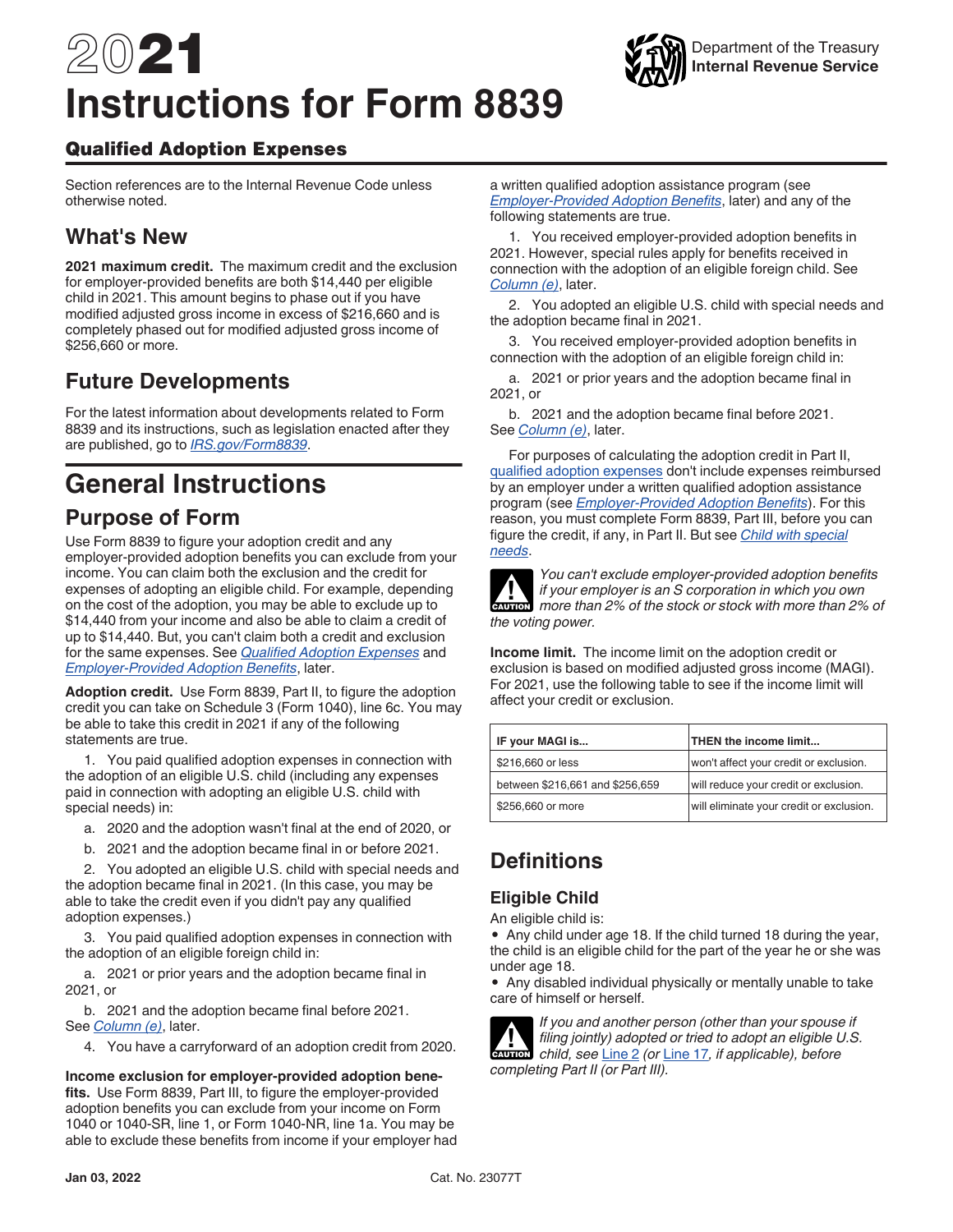#### **Qualified Adoption Expenses**

Qualified adoption expenses are reasonable and necessary expenses directly related to, and for the principal purpose of, the legal adoption of an eligible child.

Qualified adoption expenses include:

- Adoption fees,
- Attorney fees,
- Court costs,

• Travel expenses (including meals and lodging) while away from home, and

• Re-adoption expenses relating to the adoption of a foreign child.

Qualified adoption expenses don't include expenses: • For which you received funds under any state, local, or federal program;

- That violate state or federal law;
- For carrying out a surrogate parenting arrangement;
- For the adoption of your spouse's child;
- Reimbursed by your employer or otherwise; or

• Allowed as a credit or deduction under any other provision of federal income tax law.

#### **Employer-Provided Adoption Benefits**

In most cases, employer-provided adoption benefits are amounts your employer paid directly to either you or a third party for qualified adoption expenses under a qualified adoption assistance program. But see *Child with special needs*.

A qualified adoption assistance program is a separate written plan set up by an employer to provide adoption assistance to its employees. For more details, see Pub. 15-B.

Employer-provided adoption benefits should be shown in box 12 of your Form(s) W-2 with code T. Your salary may have been reduced to pay these benefits. You may also be able to exclude amounts not shown in box 12 of your Form W-2 if all of the following apply.

• You adopted a child with special needs. See *Column (d)* for the definition of a child with special needs.

• The adoption became final in 2021.

• Your employer had a written qualified adoption assistance program as described earlier.

The following examples help illustrate how qualified adoption expenses and employer-provided adoption benefits apply to the maximum adoption credit allowed.

**Example 1.** Madelyn paid \$10,000 in qualified adoption expenses for the adoption of an eligible child. Under a qualified adoption assistance program, Madelyn's employer reimbursed her for \$4,000 of those expenses. Madelyn may exclude the \$4,000 reimbursement from her income. However, because of the employer reimbursement, \$4,000 of her expenses no longer meet the definition of qualified adoption expenses. As a result, Madelyn's maximum adoption credit is limited to \$6,000 (\$10,000 - \$4,000).

**Example 2.** Haylee paid \$20,000 in qualified adoption expenses for the adoption of an eligible child, including \$8,000 of legal fees. Under a qualified adoption assistance program, Haylee's employer reimbursed the \$8,000 of legal fees. Haylee may exclude the \$8,000 employer reimbursement from her income. However, because of the employer reimbursement, \$8,000 of Haylee's expenses no longer meet the definition of qualified adoption expenses. As a result, Haylee's maximum adoption credit is limited to \$12,000 (\$20,000 - \$8,000).

*Example 3.* The facts are the same as in *Example 2* except that instead of reimbursing Haylee for her legal fees, the employer directly paid the \$8,000 to the law firm. The employer's payment of the legal fees produces the same result as the

employer's reimbursement of the legal fees in *Example 2*  (\$8,000 exclusion and \$12,000 credit).

**Example 4.** Paul paid \$30,000 in qualified adoption expenses to adopt an eligible foreign child, and the adoption became final in 2021. Under a qualified adoption assistance program, Paul's employer reimbursed him for \$14,440 of those expenses. Paul may exclude the \$14,440 reimbursement from his income. The remaining \$15,560 of expenses (\$30,000 - \$14,440) continue to be qualified adoption expenses that are eligible for the credit. However, Paul's credit is dollar-limited to \$14,440. The remaining \$1,120 (\$30,000 - \$14,440 - \$14,440) may never be claimed as a credit or excluded from gross income.

# **Who Can Take the Adoption Credit or Exclude Employer-Provided Adoption Benefits?**

You may be able to take the credit or exclusion if all three of the following statements are true.

1. Your filing status is single, head of household, qualifying widow(er), or married filing jointly. Generally, if you are married, you must file a joint return to take the credit or exclusion. However, if you are married and aren't filing jointly, you may be able to take the credit or exclusion on your own return if you are considered unmarried because you are legally separated or living apart from your spouse and you meet certain other requirements. See *Married Persons Not Filing Jointly*.

2. Your modified adjusted gross income (MAGI) is less than \$256,660 or you have a carryforward of an adoption credit from 2020. To figure your MAGI, see *Line 7* (for the credit) or *Line 23*  (for the exclusion).

3. You report the required information about the eligible child in Part l.

#### **Married Persons Not Filing Jointly**

You may be able to take the credit or exclusion if all of the following apply.

• Statements (2) and (3) under *Who Can Take the Adoption Credit or Exclude Employer-Provided Adoption Benefits* are true. • You lived apart from your spouse during the last 6 months of 2021.

- The eligible child lived in your home more than half of 2021.
- You provided over half the cost of keeping up your home.

Additionally, a person who is filing separately may claim an adoption credit carryforward from a prior year or years, provided that, if the person was married in the year in which the qualified adoption expenses first became allowable for the credit, the person filed a joint return for that year.

## **When To Take the Credit or Exclusion**

When you can take the adoption credit or exclusion depends on whether the eligible child is a citizen or resident of the United States (including U.S. possessions) at the time the adoption effort began (domestic adoption).

**Child who is a U.S. citizen or resident (U.S. child).** If the eligible child is a U.S. citizen or resident, you can take the adoption credit or exclusion even if the adoption never became final. Take the credit or exclusion as shown in the following table.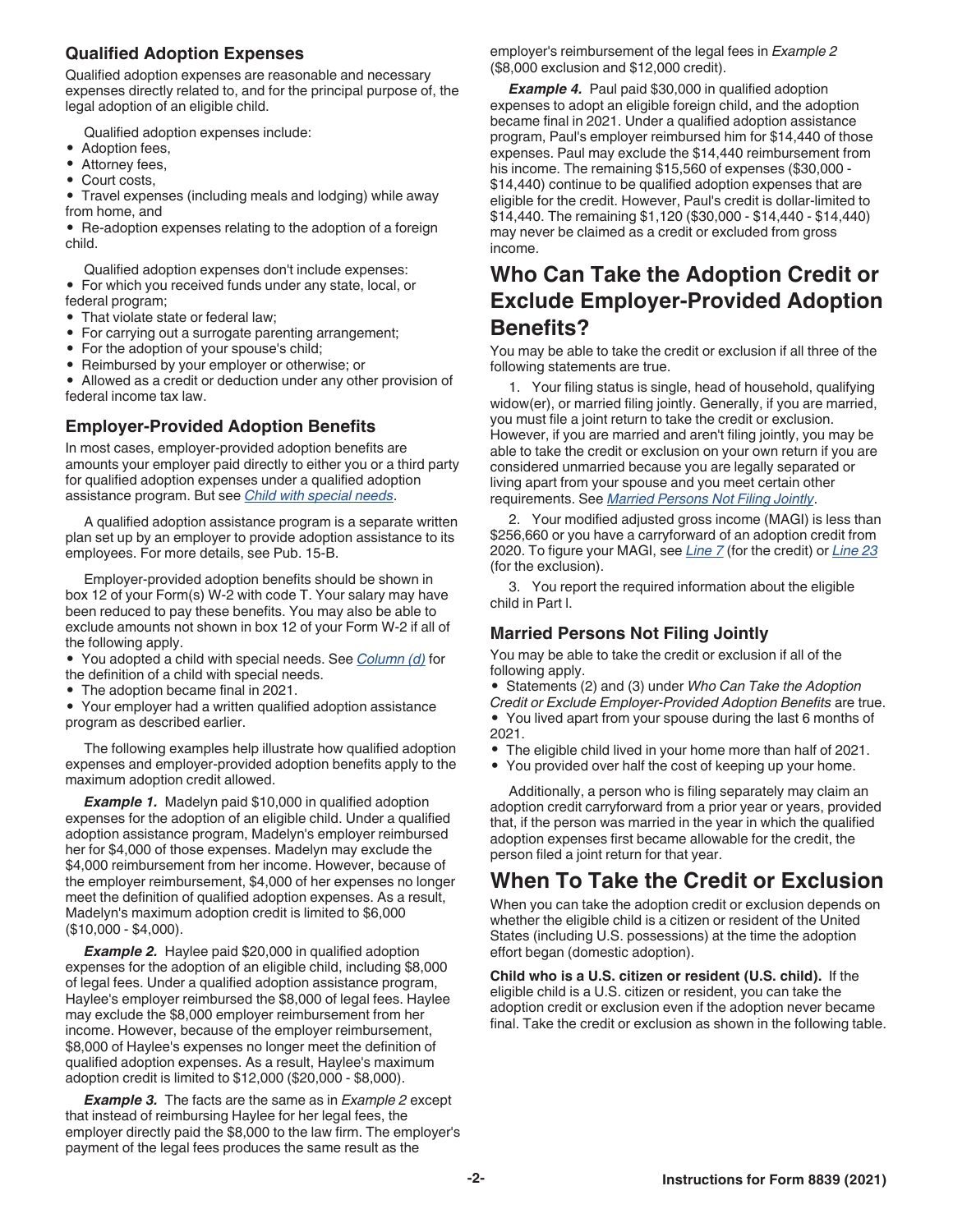| <b>Domestic Adoption</b>                                                                                                                                                                                                               |                                                   |  |  |  |  |
|----------------------------------------------------------------------------------------------------------------------------------------------------------------------------------------------------------------------------------------|---------------------------------------------------|--|--|--|--|
| IF you pay<br>qualifying expenses in                                                                                                                                                                                                   | THEN take the credit in                           |  |  |  |  |
| any year before the year the<br>adoption becomes final*                                                                                                                                                                                | the year <b>after</b> the year<br>of the payment. |  |  |  |  |
| the year the adoption becomes final                                                                                                                                                                                                    | the year the adoption<br>becomes final.           |  |  |  |  |
| any year after the year the adoption<br>becomes final                                                                                                                                                                                  | the year of the payment.                          |  |  |  |  |
| IF your employer pays for<br>qualifying expenses under an<br>adoption assistance program<br>in                                                                                                                                         | <b>THEN take the</b><br>exclusion in              |  |  |  |  |
| any year                                                                                                                                                                                                                               | the year of the payment.                          |  |  |  |  |
| *In the case of a U.S. child, an adoption credit may be allowable for an<br>attempted or unsuccessful adoption, as well as for an adoption that isn't<br>final. See the instructions for Line 1 and Line 5 for additional information. |                                                   |  |  |  |  |

**Child with special needs.** If you adopt a U.S. child with special needs, you may be able to exclude up to \$14,440 and claim a credit for additional expenses up to \$14,440 (minus any qualified adoption expenses claimed for the same child in a prior year). The exclusion may be available, even if you or your employer didn't pay any qualified adoption expenses, provided the employer has a written qualified adoption assistance program. See *Column (d)* for more information.

**Foreign child.** If the eligible child is a foreign child, you can't take the adoption credit or exclusion unless the adoption becomes final. A child is a foreign child if he or she wasn't a citizen or resident of the United States (including U.S. possessions) at the time the adoption effort began. Take the credit or exclusion as shown in the following table.

| <b>Foreign Adoption</b>                                                                        |                                         |  |  |  |  |
|------------------------------------------------------------------------------------------------|-----------------------------------------|--|--|--|--|
| IF you pay<br>qualifying expenses in                                                           | THEN take the credit in                 |  |  |  |  |
| any year before the year the<br>adoption becomes final                                         | the year the adoption<br>becomes final. |  |  |  |  |
| the year the adoption becomes final                                                            | the year the adoption<br>becomes final. |  |  |  |  |
| any year after the year the adoption<br>becomes final                                          | the year of the payment.                |  |  |  |  |
| IF your employer pays for<br>qualifying expenses under an<br>adoption assistance program<br>in | THEN take the<br>exclusion in           |  |  |  |  |
| any year before the year the<br>adoption becomes final                                         | the year the adoption<br>becomes final. |  |  |  |  |
| the year the adoption becomes final                                                            | the year the adoption<br>becomes final. |  |  |  |  |
| any year after the year the adoption<br>becomes final                                          | the year of the payment.                |  |  |  |  |

For more information, see *Column (e)*. To find out when a foreign adoption is treated as final, see Rev. Proc. 2005-31, 2005-26 I.R.B. 1374, available at *[IRS.gov/irb/2005-26\\_IRB/](https://www.irs.gov/irb/2005-26_IRB/#RP-2005-31)*

*[#RP-2005-31](https://www.irs.gov/irb/2005-26_IRB/#RP-2005-31)*, and Rev. Proc. 2010-31, 2010-40 I.R.B. 413, available at *[IRS.gov/irb/2010-40\\_IRB/#RP-2010-31](https://www.irs.gov/irb/2010-40_IRB/#RP-2010-31)*.

If your employer makes adoption assistance payments in a year before the adoption of a foreign child is final, you must include the payments in your income in the year of the payment. Then, on your return for the year the adoption becomes final, you can make an adjustment to take the exclusion.

*Your employer isn't required to withhold income tax on payments for qualifying expenses under an adoption assistance program. If you must include the payments in income in the year paid because your adoption of a foreign child isn't final, your withholding may not be enough to cover the tax on those payments. You may need to give your employer a new Form W-4 to adjust your withholding or make estimated tax payments to avoid a penalty for underpayment of estimated tax.* **CAUTION !**

# **Specific Instructions Part I—Information About Your Eligible Child or Children Line 1**

Complete all columns that apply to the eligible child you adopted or tried to adopt.

If you can't give complete information about an eligible child you tried to adopt in 2020 because the adoption was either unsuccessful or wasn't final by the end of 2021, complete the entries that you can on line 1. Leave blank any entries you are unable to complete. For example, if you don't have a social security number (SSN) or an adoption taxpayer identification number (ATIN) for your eligible child, leave column (f) blank.



*For examples of the type of records you may want to keep to substantiate your claim for the adoption credit, see Notice 2010-66, 2010-42 I.R.B. 437, available at [IRS.gov/irb/2010-42\\_IRB/#NOT-2010-66](https://www.irs.gov/irb/2010-42_IRB/#NOT-2010-66).*

#### **Attempted Adoptions of U.S. Children**

In general, the dollar limitation requires you to combine the qualified adoption expenses you paid if you made more than one attempt to adopt one eligible U.S. child. When you combine the amounts you spent, complete only the "Child 1" line. Don't report the additional attempt(s) on the "Child 2" or "Child 3" line. Complete the "Child 2" or "Child 3" lines only if you adopted or tried to adopt two or three eligible children.

**Example 1.** You planned to adopt one U.S. child. You paid \$10,000 of qualified adoption expenses in an unsuccessful attempt to adopt a child. You later paid \$8,000 of additional qualified adoption expenses in a successful adoption of a different child. Complete only the "Child 1" line because you made more than one attempt to adopt one eligible child.

*Example 2.* The facts are the same as in *Example 1* except that both attempts are unsuccessful and no adoption is ever finalized. Enter \$18,000 (\$10,000 + \$8,000) on the "Child 1" line because you made more than one attempt to adopt one eligible child.

**Example 3.** You planned to adopt one U.S. child. You paid \$9,000 in qualified adoption expenses in an unsuccessful attempt to adopt a child. You later successfully adopted twins after paying an additional \$24,000 in qualified adoption expenses (\$12,000 per child). Enter \$21,000 (\$9,000 + \$12,000) on the "Child 1" line because you made more than one attempt to adopt one eligible child. Enter \$12,000 on the "Child 2" line because you made a successful attempt to adopt a second eligible child.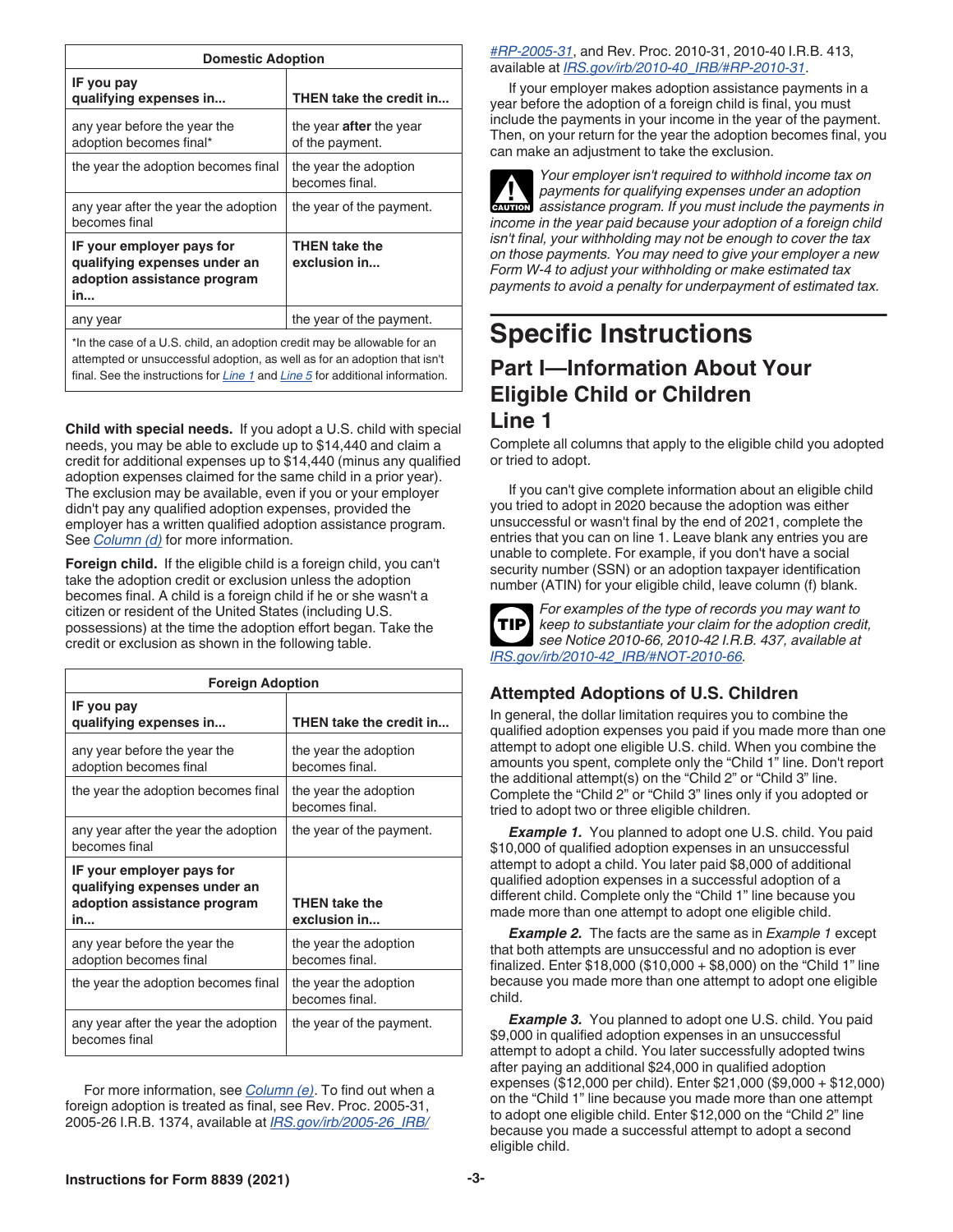

*If you filed Form 8839 for a prior year in connection with this adoption, enter your 2021 information on the same*  **line (Child 1, Child 2, or Child 3) that you used in the sant film (Child 1, Child 2, or Child 3) that you used in the** *prior year.*

#### **More Than Three Eligible Children**

If you adopted or tried to adopt more than three eligible children, fill in and attach as many Forms 8839 as you need to list them. Also, enter "See Attached" to the right of the *Caution* below line 1.

For Part II, fill in lines 2 through 6 and 10 and 11 for each child. But fill in lines 7 through 9 and 12 through 16 on only one Form 8839. The amount on line 12 of that Form 8839 should be the combined total of the amounts on line 11 of all your Forms 8839.

For Part III, fill in lines 17 through 20, 22, 26, and 27 for each child. But fill in lines 21, 23 through 25, 28, and 29 on only one Form 8839. The amount on line 21 of that Form 8839 should be the combined total of the amounts on line 20 of all your Forms 8839. The amount on line 28 of that Form 8839 should be the combined total of the amounts on line 27 of all your Forms 8839.

#### **Column (c)**

A disabled individual, one who is physically or mentally unable to care for himself or herself, is an eligible child regardless of his or her age at the time of adoption.

#### **Column (d)**

A child is a child with special needs if all three of the following statements are true.

1. The child was a citizen or resident of the United States or its possessions at the time the adoption effort began (U.S. child).

2. A state (including the District of Columbia) has determined that the child can't or shouldn't be returned to his or her parents' home.

3. The state has determined that the child won't be adopted unless assistance is provided to the adoptive parents. Factors used by states to make this determination include:

a. The child's ethnic background and age,

b. Whether the child is a member of a minority or sibling group, and

c. Whether the child has a medical condition or a physical, mental, or emotional handicap.

The state must make a determination that a child has special needs before the child is considered to be a child with special needs. A child having a specific factor or condition isn't enough to establish that the state has made a determination of special needs.

You may be able to claim an exclusion or credit for the adoption of a U.S. child with special needs even if you didn't pay any qualified adoption expenses. See *Line 22* and the instructions for *Line 5*.

For more information, see Tax Topic 607, available at *[IRS.gov/taxtopics/tc607.html](https://www.irs.gov/taxtopics/tc607.html)*.

**Example 1.** Agency A is the child welfare department of State V. Mark, Rachel, and Janet, brother and sisters, are U.S. children residing in State V. When Mark was 10, Rachel 8, and Janet 6, Agency A removed the children from the home of their biological parents.

After Agency A placed the children in foster care, Agency A determined it would be difficult to place the children for adoption without providing assistance to the adoptive family because of the ages and sibling relationship of the children. Agency A provided the adoptive parents with monthly subsidy payments

on behalf of each child. The adoption assistance agreements entered into between Agency A and the adoptive parents are evidence that State V has determined that Mark, Rachel, and Janet are children with special needs and may be used to support the adoptive parents' claim to the adoption tax credit.

Mark, Rachel, and Janet are U.S. children who State V has removed from their biological parents. State V also has determined that each child has special needs. Their adoptive parents may claim an adoption tax credit for each child, even if the adoptive parents paid no qualifying adoption expenses, if all other requirements of the credit are met.

**Example 2.** Michael and Grace are born in State W and are members of a sibling group. Their biological mother places the siblings through a private adoption agency and voluntarily surrenders her parental rights. Membership in a sibling group is a factor that State W may use in determining that a child has special needs. State W also requires that adoptive parents requesting a state determination of special needs follow certain steps and make the request before the adoption is final. Michael and Grace's adoptive parents don't make a request or follow the required steps.

Michael and Grace aren't children with special needs because State W didn't remove them from their biological mother and didn't make a determination of special needs. Although membership in a sibling group is a factor that State W may use in making a determination, State W didn't make a determination that either Michael or Grace wouldn't be adopted unless adoption assistance was provided to the adoptive parents. However, Michael and Grace's adoptive parents may claim adoption tax credits for the qualified adoption expenses they paid in connection with Michael and Grace's adoption, if all other requirements of the credit are met.

**Example 3.** Hannah is born in State X. Her biological parents place Hannah for adoption through a private adoption agency and voluntarily relinquish their parental rights. Hannah then is adopted. A medical exam performed shortly after Hannah's birth shows that Hannah has serious physical disabilities. Hannah isn't a child with special needs because State X didn't remove her from her biological parents and didn't make a determination of special needs. However, Hannah's adoptive parents may claim the adoption tax credit for the qualified adoption expenses they paid in connection with Hannah's adoption, if all other requirements of the credit are met.

**Example 4.** Noah is born in Country Z and is diagnosed with serious physical and mental disabilities. Noah's adoptive parents, who are residents of State Y, adopt Noah in Country Z, bring him to the United States, and re-adopt him in State Y. Noah isn't a child with special needs because he wasn't a citizen or resident of the United States when the adoption process began. Additionally, State Y didn't remove him from the home of his biological parents and didn't make a determination of special needs. However, Noah's adoptive parents may claim the adoption tax credit for the qualified adoption expenses they paid in connection with Noah's adoption, if all other requirements of the credit are met.



*If you check the box in column (d) indicating the child has special needs, be sure to keep evidence of the*  **has special needs, be sure to keep e**<br>
state's determination in your records.

#### **Column (e)**

A child is a foreign child if he or she wasn't a citizen or resident of the United States or its possessions at the time the adoption effort began.

**Special rules.** If you paid qualified adoption expenses in 2021 or any prior year in connection with the adoption of a foreign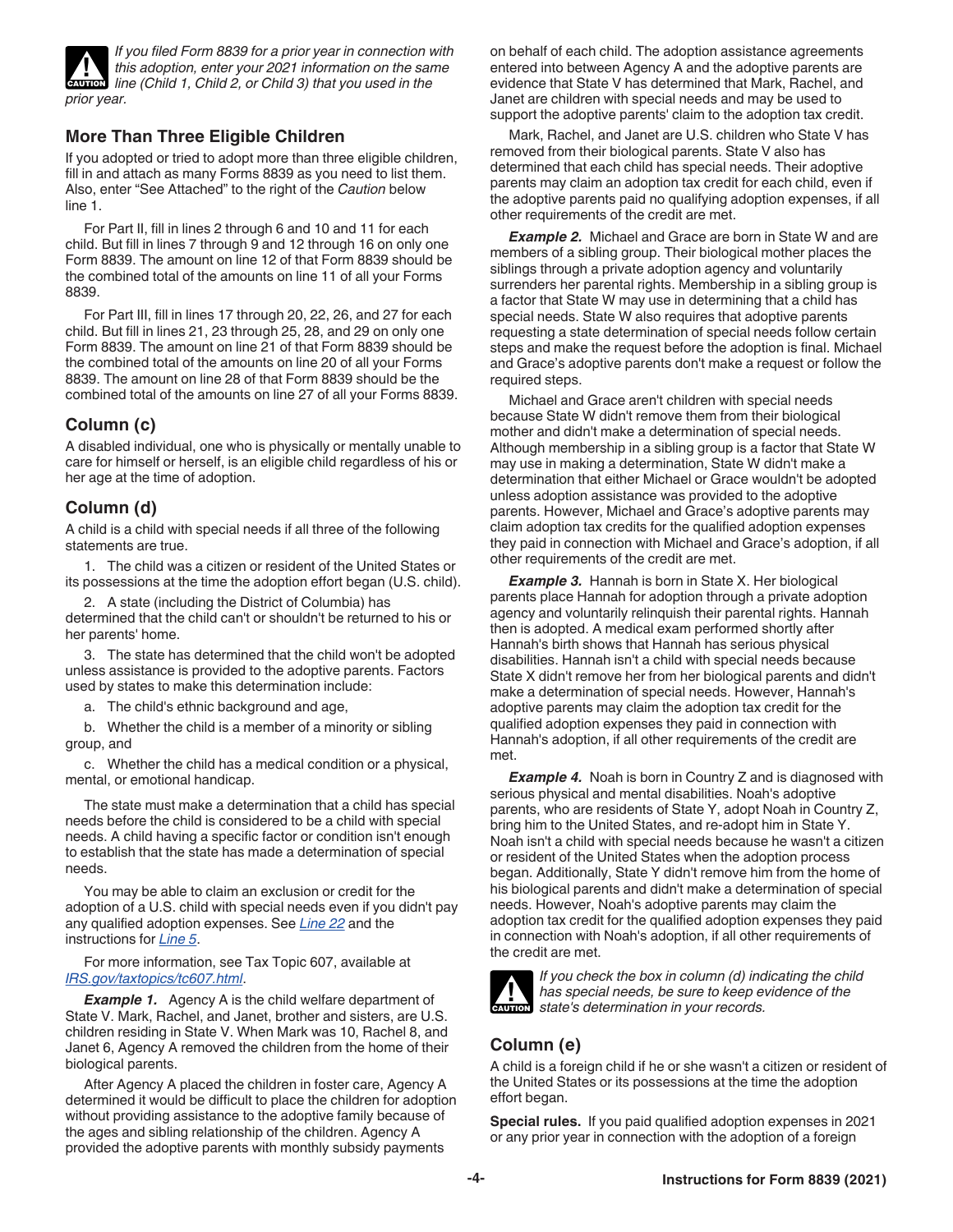#### **Exclusion of Prior Year Benefits Worksheet (for the adoption of a foreign child that became final in 2021)** *Keep for Your Records*

|       | 1. Enter the total employer-provided adoption benefits you received in 2021 and all prior years for the adoption of                                                                                                                                                                                                                                                                                                                                                                                                                                                                              |                                 |
|-------|--------------------------------------------------------------------------------------------------------------------------------------------------------------------------------------------------------------------------------------------------------------------------------------------------------------------------------------------------------------------------------------------------------------------------------------------------------------------------------------------------------------------------------------------------------------------------------------------------|---------------------------------|
|       | 2. Enter \$14,440. If you and another person (other than your spouse if filing jointly) each received<br>employer-provided adoption benefits in 2021 or any prior year to adopt the same child, see the instructions for                                                                                                                                                                                                                                                                                                                                                                         | 2.                              |
|       |                                                                                                                                                                                                                                                                                                                                                                                                                                                                                                                                                                                                  | 3.                              |
| Next: |                                                                                                                                                                                                                                                                                                                                                                                                                                                                                                                                                                                                  |                                 |
|       | • Enter -0- on Form 8839, line 18.<br>• Enter the amount from line 3 of this worksheet on Form 8839, line 19.<br>. On Form 8839, line 20, enter the total amount of employer-provided adoption benefits received in 2021 and<br>all prior years. On the dotted line next to line 20, enter "PYAB" and the total amount of benefits you received<br>before 2021.<br>• Complete Form 8839 through line 28. Then, complete lines 4 through 9 of this worksheet to figure the amount<br>of any prior year benefits you can exclude and the taxable benefits, if any, to enter on Form 8839, line 29. |                                 |
|       | 4. Is the amount on your 2021 Form 8839, line 28, less than the amount on Form 8839, line 21?                                                                                                                                                                                                                                                                                                                                                                                                                                                                                                    |                                 |
|       | $\Box$ No. Skip lines 4 through 6 of this worksheet and go to line 7.                                                                                                                                                                                                                                                                                                                                                                                                                                                                                                                            |                                 |
|       |                                                                                                                                                                                                                                                                                                                                                                                                                                                                                                                                                                                                  | $\overline{4}$ .                |
|       | 5. Enter the total employer-provided adoption benefits you received before 2021 included on Form 8839, line 20,                                                                                                                                                                                                                                                                                                                                                                                                                                                                                  | $5.$ $\overline{\phantom{277}}$ |
|       | 6. Taxable benefits. Subtract line 5 of this worksheet from line 4. If zero or less, enter -0-. Enter the result here and<br>on Form 8839, line 29. If more than zero, also include this amount on line 1 of Form 1040 or 1040-SR or line 1a                                                                                                                                                                                                                                                                                                                                                     | 6.                              |
|       |                                                                                                                                                                                                                                                                                                                                                                                                                                                                                                                                                                                                  | 7.                              |
|       | 8. Enter the total 2021 employer-provided adoption benefits included on Form 8839, line 20, for all children                                                                                                                                                                                                                                                                                                                                                                                                                                                                                     |                                 |
|       | 9. Prior year excluded benefits. Subtract line 8 of this worksheet from line 7. If zero or less, stop; you can't                                                                                                                                                                                                                                                                                                                                                                                                                                                                                 |                                 |
|       | Next. Figure the total you would enter on line 1 of Form 1040 or 1040-SR or line 1a of Form 1040-NR before you exclude the amount<br>from line 9 of this worksheet. Then, subtract the amount from line 9 of this worksheet from that total. Enter the result on line 1 of Form<br>1040 or 1040-SR or line 1a of Form 1040-NR. On the dotted line next to the line for wages, enter "PYAB" and the amount from line 9<br>of this worksheet.                                                                                                                                                      |                                 |
|       | Line 2. The maximum amount of employer-provided adoption benefits that can be excluded from income is \$14,440 per child. If you and<br>another person (other than your spouse if filing jointly) each received employer-provided adoption benefits to adopt the same child, the \$14,440 limit must be divided between the two of you. You can divide it in any way yo<br>line 2 of this worksheet.                                                                                                                                                                                             |                                 |

child and the adoption became final in 2021, you can use the total expenses you paid in 2021 and all prior years in determining the amount to enter on line 5. If you and another person (other than your spouse if filing jointly) each paid qualified adoption expenses to adopt the same child, the total qualified expenses must be divided between the two of you. You can divide it in any way you both agree.

If the adoption didn't become final by the end of 2021, you can't take the adoption credit for that child in 2021.

In general, the year of finality of a foreign adoption is determined either under Rev. Proc. 2005-31, I.R.B. 2005-31, 2005-26 1374, available at *[IRS.gov/irb/2005-26\\_IRB/](https://www.irs.gov/irb/2005-26_IRB/#RP-2005-31) [#RP-2005-31](https://www.irs.gov/irb/2005-26_IRB/#RP-2005-31)* (non-Hague adoptions) or under Rev. Proc. 2010-31, 2010-41 I.R.B. 413, available at *[IRS.gov/irb/](https://www.irs.gov/irb/2010-40_IRB/#RP-2010-31) [2010-40\\_IRB/#RP-2010-31](https://www.irs.gov/irb/2010-40_IRB/#RP-2010-31)* (Hague adoptions).

*Non-Hague adoptions.* In most non-Hague adoptions, there is an adoption proceeding in the foreign country (and the country isn't a party to the Hague Adoption Convention, discussed later) before the child is allowed to come to the United States. There may also be a re-adoption proceeding in the United States, either in the same year as the foreign adoption or in a later year. Rev. Proc. 2005-31 generally allows taxpayers to choose as the year of finality: (1) the year of the foreign-sending country adoption proceeding, or (2) the year of the re-adoption, if the re-adoption occurs in either the first or second year following the year of the foreign-country proceeding. The expenses of re-adoption are qualified adoption expenses in the year in which the expenses are paid, subject to the dollar limitation.

*Example.* Brian and Susan paid qualified adoption expenses of \$7,000 in 2018, \$8,000 in 2019, and \$9,000 in 2020 in connection with the adoption of an eligible foreign child from Country X. Country X is a non-Hague country (a country not party to the Hague Adoption Convention). In 2020, Country X issued a final decree of adoption to Brian and Susan, who brought the child to the United States on an IR2, IR3, or IR4 visa. In 2021, Brian and Susan paid \$1,000 in qualified adoption expenses in connection with re-adopting the child in their home state. Brian and Susan's modified gross income (MAGI) is less than the MAGI limitation in all years.

Under Rev. Proc. 2005-31, Brian and Susan may treat 2020 (the year of the adoption in Country X) or 2021 (the year of re-adoption in the United States) as the year of finality. If Brian and Susan choose 2020, then the \$24,000 of aggregate qualified adoption expenses paid in 2018, 2019, and 2020 (\$7,000 plus \$8,000 plus \$9,000) will be treated as paid in 2020. The credit will be limited to \$14,300 (the dollar limitation for 2020).

Brian and Susan instead may choose to treat 2021 (the year of re-adoption in the United States) as the year of finality. If Brian and Susan choose 2021, then the \$25,000 of aggregate qualified adoption expenses paid (\$24,000 total from 2018, 2019, and 2020, plus the \$1,000 of re-adoption expenses paid in 2021) will be treated as paid in 2021. The credit will be limited to \$14,440 (the dollar limitation for 2021).

*Hague adoptions.* In Hague adoptions, there is usually an adoption proceeding in the sending country (and the country is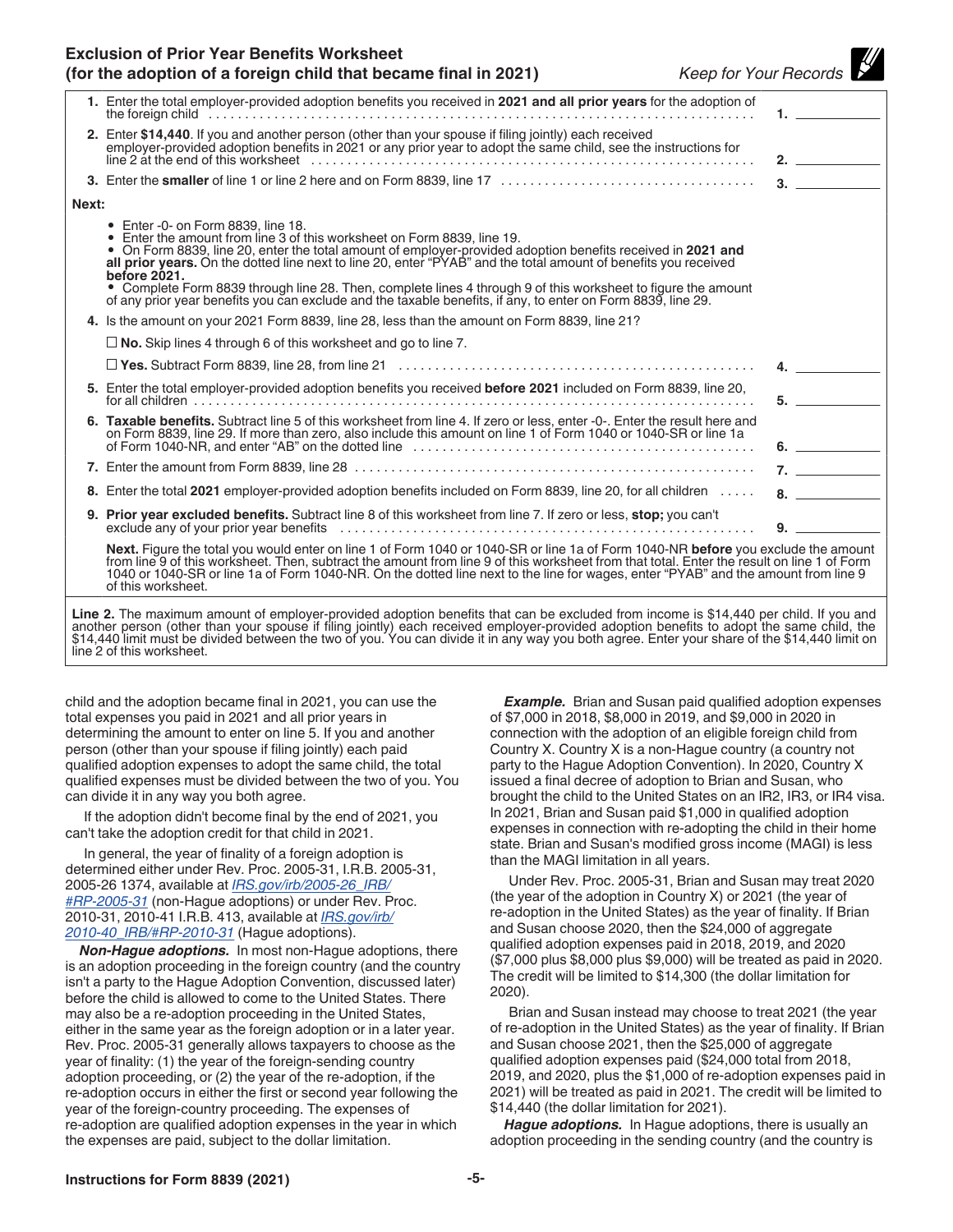one that is a party to the Hague Adoption Convention, discussed later) before the child is allowed to come to the United States. Rev. Proc. 2010-31 generally allows taxpayers to choose as the year of finality: (1) the year in which the sending country enters a final decree of adoption, or (2) the year in which the U.S. Secretary of State issues a certificate under section 301(a) of the Intercountry Adoption Act of 2000, 42 U.S.C. sections 14901– 14954.

*Custodial agreements followed by adoption in the United*  **States.** In a few cases, the sending country may allow the child to come to the United States under a custodial agreement. If so, the child will be adopted later in a state court in the United States. Both Rev. Proc. 2005-31 and Rev. Proc. 2010-31 allow the adoptive parent(s) to treat the year of the state-court adoption as the year of finality.

*The Hague Convention on Protection of Children and Co-operation in Respect of Intercountry Adoption*  **(Fague Adoption Convention) entered into force for the** *caution* **(Hague Adoption Convention) entered into force for the** *United States on April 1, 2008. The Hague Adoption Convention applies if you adopted a child from a country that is party to the Hague Adoption Convention and you filed your application and petition (Forms I-800A and I-800) with the U.S. Citizenship and Immigration Service after March 31, 2008. See* 

*[www.travel.state.gov/content/travel/en/Intercountry-](https://www.travel.state.gov/content/travel/en/Intercountry-Adoption.html)[Adoption.html](https://www.travel.state.gov/content/travel/en/Intercountry-Adoption.html) for more information on the Hague Adoption Convention, the application and petition, and a complete list of countries that are parties to the Convention.*

If you received employer-provided adoption benefits in 2021 in connection with the adoption of a foreign child and the adoption didn't become final by the end of 2021, you must include the benefits in the total entered on Form 1040 or 1040-SR, line 1, or Form 1040-NR, line 1a. Also, enter "AB" on the dotted line next to Form 1040 or 1040-SR, line 1, or Form 1040-NR, line 1a.

*Exclusion of prior year benefits.* If you received employer-provided adoption benefits before 2021 in connection with the adoption of a foreign child and the adoption became final in 2021, you may be able to exclude part or all of those benefits from your 2021 income. To find out if you can, complete the Exclusion of Prior Year Benefits Worksheet. You must also use that worksheet to complete Form 8839, Part III, and to figure any taxable benefits to enter on Form 8839, line 29.

If the adoption of more than one eligible foreign child became final in 2021, complete lines 1 through 3 of the Exclusion of Prior Year Benefits Worksheet separately for each foreign child and use the combined totals to complete lines 4 through 9 of the worksheet.



*If you check the box in column (e), you must also check the box in column (g), indicating the adoption was finalized in 2021 or earlier.* 

## **Column (f)**

Enter the child's identifying number. This can be a social security number (SSN), an adoption taxpayer identification number (ATIN), or an individual taxpayer identification number (ITIN).

Enter the child's SSN if the child has an SSN or you will be able to get an SSN in time to file your tax return. Apply for an SSN using Form SS-5.

If you are in the process of adopting a child who is a U.S. citizen or resident alien but you can't get an SSN for the child in time to file your return, apply for an ATIN using Form W-7A. However, if the child isn't a U.S. citizen or resident alien, apply instead for an ITIN using Form W-7.

# **Column (g)**

Check the box in column (g) if the adoption for each child became final in 2021 or earlier.

# **Part II—Adoption Credit Line 2**

The maximum adoption credit is \$14,440 per child. Enter \$14,440 on line 2. If you and another person (other than your spouse if filing jointly) each paid qualified adoption expenses to adopt the same child, the \$14,440 limit must be divided between the two of you. You can divide it in any way you both agree. Enter your share of the \$14,440 limit on line 2 for that child.

# **Line 3**

If you filed Form 8839 for a prior year for the same child, enter on line 3 the total of the amounts shown on lines 3 and 6 (or corresponding line) of the last form you filed for the child.

# **Line 5**



*Special rules apply if you paid expenses in connection with the adoption of an eligible foreign child. See*  Column (e) *for details.*

Enter on line 5 the total qualified adoption expenses (as defined earlier) you paid in:

- 2020 if the adoption wasn't final by the end of 2021,
- 2020 and 2021 if the adoption became final in 2021, or
- 2021 if the adoption became final before 2021.



*Expenses reimbursed by your employer under a written qualified adoption assistance program aren't qualified adoption expenses and must not be entered on line 5. See the examples following* Employer-Provided Adoption Benefits*.*

**Special needs adoption.** If you adopted a U.S. child with special needs and the adoption became final in 2021, enter on line 5:

• \$14,440, minus

• Any qualified adoption expenses you used to figure any adoption credit you claimed for the same child in a prior year. This is the amount you entered on line 3 of Form 8839 for this child.

If you didn't claim any adoption credit for the child in a prior year, enter \$14,440 on line 5 even if your qualified adoption expenses for the child were less than \$14,440 (and even if you didn't have any qualified adoption expenses for this child).

**Unsuccessful adoption.** If you paid qualified adoption expenses in an attempt to adopt a U.S. child and the attempt was unsuccessful, treat those expenses in the same manner as expenses you paid for adoptions not final by the end of the year.

**Example.** You paid \$3,000 of qualified adoption expenses in 2020 in an attempt to adopt a U.S. child. You paid \$2,000 in qualified adoption expenses early in 2021. However, the adoption attempt was unsuccessful. Enter \$3,000 on line 5. The \$2,000 paid in 2021 may qualify in 2022.

# **Line 7**

Enter on line 7 the amount from Form 1040, 1040-SR, or 1040-NR, line 11, increased by the total of any:

- Exclusion of income from Puerto Rico;
- Amounts from Form 2555, lines 45 and 50; and
- Amount from Form 4563, line 15.

# **Line 15**

Complete the credit limit worksheet to figure the limit of your nonrefundable adoption credit.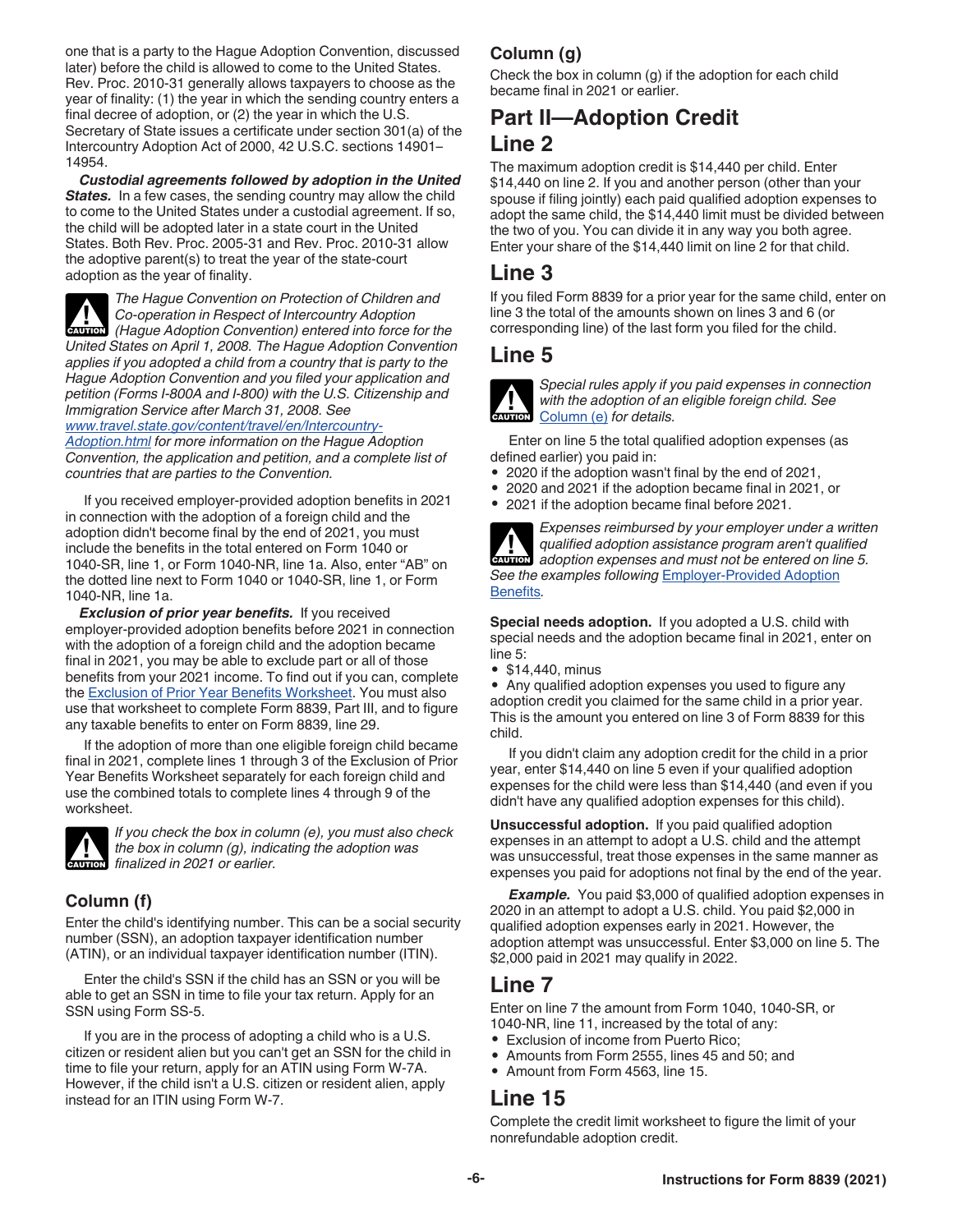#### **Credit Limit Worksheet—Line 15**

| 1. Enter the amount from Form 8839, line $14 \ldots$ .                                                                                                                                                                                                                                                                                                                                      |    |
|---------------------------------------------------------------------------------------------------------------------------------------------------------------------------------------------------------------------------------------------------------------------------------------------------------------------------------------------------------------------------------------------|----|
| 2. Enter the amount from Form 1040, 1040-SR, or<br>1040-NR, line $18$                                                                                                                                                                                                                                                                                                                       | 2. |
| 3. 1040 or 1040-SR filers: Enter the total of any<br>amounts from Form 1040 or Form 1040-SR, line 19*;<br>Schedule 3 (Form 1040), lines 1 through 4, 6d<br>through 6g, and 6l; and Form 5695, line 30.<br><b>1040-NR filers:</b> Enter the total of any amounts from<br>Form 1040-NR, line 19*; Schedule 3 (Form 1040),<br>lines 1, 2, 4, 6e through 6g, and 6l; and Form 5695,<br>line 30. | 3. |
| 4. Subtract line 3 from line 2                                                                                                                                                                                                                                                                                                                                                              | 4. |
| 5. Enter the smaller of line 1 or line 4 here and on Form                                                                                                                                                                                                                                                                                                                                   | 5. |
| * If you are directed to complete Form 8839 by Credit Limit Worksheet B in the<br>Instructions for Schedule 8812 (Form 1040), include the amount from line 14 of Credit<br>Limit Worksheet B instead of the amount from Form 1040, 1040-SR, or 1040-NR,<br>line 19.                                                                                                                         |    |

# **Line 16—Credit Carryforward to 2022**

If Form 8839, line 15, is smaller than line 14, you may have an unused credit to carry forward to the next 5 years or until used, whichever comes first. Use the Adoption Credit Carryforward Worksheet to figure the amount of your credit carryforward. If

#### **Adoption Credit Carryforward Worksheet—Line 16**

you have any unused credit to carry forward to 2022, be sure you keep the worksheet. You will need it to figure your credit for 2022.

# **Part III—Employer-Provided Adoption Benefits Line 17**

The maximum amount that can be excluded from income for employer-provided adoption benefits is \$14,440 per child. Enter \$14,440 on line 17. If you and another person (other than your spouse, if filing jointly) each received employer-provided adoption benefits in connection with the adoption of the same eligible child, the \$14,440 limit must be divided between the two of you. You can divide it in any way you both agree. Enter your share of the \$14,440 limit on line 17 for that child.

# **Line 18**

If you received employer-provided adoption benefits in a prior year for the same child, enter on line 18 the total of the amounts shown on lines 18 and 22 (or corresponding lines) of the last Form 8839 you filed for the child.



*Special rules apply if the prior year benefits were received in connection with the adoption of a foreign child and the adoption became final in 2021. See*  Exclusion of prior year benefits*, earlier.*

| Did you use the Adoption Credit Carryforward Worksheet—Line 16 in the 2020 Form 8839 instructions?                                                                                                                               |    |                     |
|----------------------------------------------------------------------------------------------------------------------------------------------------------------------------------------------------------------------------------|----|---------------------|
| $\Box$ No. Skip lines 2 through 6. Enter the amount from line 1 of this worksheet on line 7.                                                                                                                                     |    |                     |
| $\Box$ Yes. Have that worksheet handy and go to line 2.                                                                                                                                                                          |    |                     |
|                                                                                                                                                                                                                                  | 2. |                     |
|                                                                                                                                                                                                                                  |    | 3. $\qquad \qquad$  |
|                                                                                                                                                                                                                                  |    |                     |
|                                                                                                                                                                                                                                  |    |                     |
|                                                                                                                                                                                                                                  |    | 6. $\qquad \qquad$  |
|                                                                                                                                                                                                                                  |    | 7. $\qquad \qquad$  |
|                                                                                                                                                                                                                                  |    |                     |
|                                                                                                                                                                                                                                  |    |                     |
| Did you enter an amount on line 2, 3, 4, 5, or 6?                                                                                                                                                                                |    |                     |
| $\Box$ No. Enter the amount on line 9 on lines 20 and 23 below; skip all the other lines.                                                                                                                                        |    |                     |
| $\Box$ Yes. Continue to line 10.                                                                                                                                                                                                 |    |                     |
|                                                                                                                                                                                                                                  |    | 10.                 |
|                                                                                                                                                                                                                                  |    | 11. $\qquad \qquad$ |
|                                                                                                                                                                                                                                  |    | 12. $\qquad$        |
|                                                                                                                                                                                                                                  |    | 13. $\qquad \qquad$ |
|                                                                                                                                                                                                                                  |    | 14. $\qquad$        |
|                                                                                                                                                                                                                                  |    | 15. $\qquad$        |
|                                                                                                                                                                                                                                  |    | 16. $\qquad$        |
|                                                                                                                                                                                                                                  |    | 17. $\qquad \qquad$ |
|                                                                                                                                                                                                                                  |    | 18. $\qquad$        |
|                                                                                                                                                                                                                                  |    | 19. $\qquad$        |
| 20. 2021 credit carryforward to 2022. Subtract line 19 from line 9. If zero or less, enter -0-<br>and the -0- interaction of the series of the series of the series of the series of the series of the substantial series of the |    | 20. $\qquad \qquad$ |
|                                                                                                                                                                                                                                  |    | 21. $\qquad$        |
|                                                                                                                                                                                                                                  |    | 22. $\qquad \qquad$ |
|                                                                                                                                                                                                                                  |    | 23. $\qquad \qquad$ |